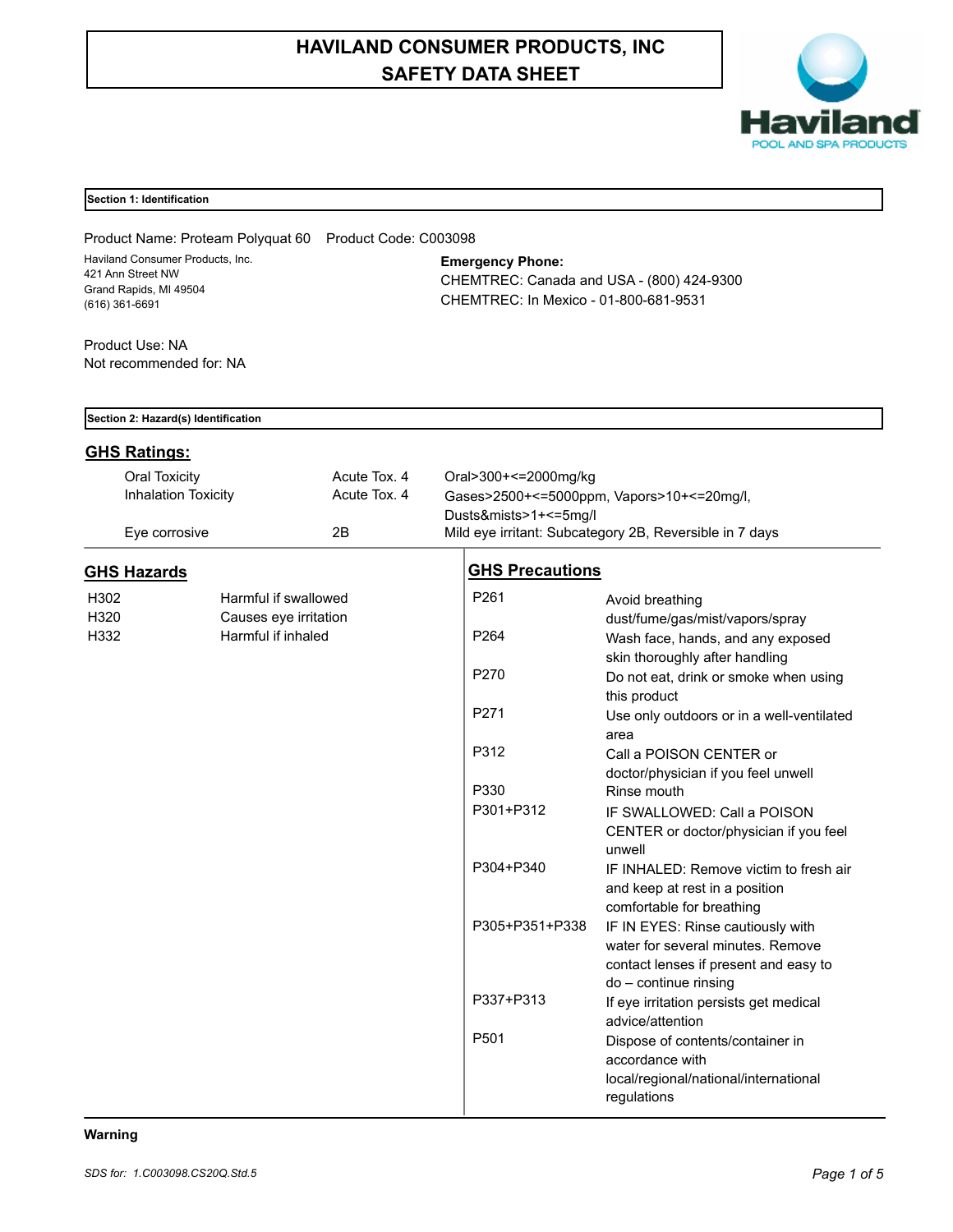

| Section 3: Composition/Information on Ingredients |                             |                              |                              |  |  |  |
|---------------------------------------------------|-----------------------------|------------------------------|------------------------------|--|--|--|
| Chemical Name / CAS No.                           | <b>OSHA Exposure Limits</b> | <b>ACGIH Exposure Limits</b> | <b>Other Exposure Limits</b> |  |  |  |
| <b>IPolixetonium chloride</b><br>31512-74-0       |                             |                              |                              |  |  |  |

#### **Section 4: First-aid Measures**

#### **Inhalation**

Rescuers should put on appropriate protective gear. Remove from area of exposure. If not breathing, give artificial respiration. If breathing is difficult, give oxygen. Keep victim warm. Get immediate medical attention. To prevent aspiration, keep head below knees.

#### **Eye Contact**

Immediately flush eyes with water. Flush eyes with water for a minimum of 15 minutes, occasionally lifting and lowering upper lids. Get medical attention promptly.

#### **Skin Contact**

Remove contaminated clothing. Wash skin with soap and water. Get medical attention. Wash clothing separately and clean shoes before reuse.

#### **Ingestion**

If swallowed, do NOT induce vomiting. Give victim a glass of water. Call a physician or poison control center immediately. Never give anything by mouth to an unconscious person.

#### **Section 5: Fire-fighting Measures**

**Extinguishing Media** Water spray, foam, carbon dioxide, dry chemical

#### **Specific Hazards Arising from the Chemical**

In a fire or if heated, a pressure increase will occur and the container may burst. Fire water contaminated with this material must be contained and prevented from being discharged to any waterway, sewer or drain.

# **Special Protective Equipment and Precautions for Firefighters**

**Special Information**: As in any fire, wear self-contained breathing apparatus pressure-demand (MSHA/NIOSH approved or equivalent) and full protective gear.

### **Section 6: Accidental Release Measures**

#### **Spill and Leak Procedures**

**Small Spill-** Stop leak if without risk. Move containers from spill area. Dilute with water and mop up if water-soluble. Alternatively, or if water-insoluble, absorb with an inert dry material and place in an appropriate waste disposal container. Dispose of via a licensed waste disposal contractor.

**Large Spill -** Stop leak if without risk. Move containers from spill area. Approach release from upwind. Prevent entry into sewers, water courses, basements or confined areas. Wash spillages into an effluent treatment plant or proceed as follows . Contain and collect spillage with non-combustible, absorbent material e.g. sand, earth, vermiculite or diatomaceous earth and place in container for disposal according to local regulations (see Section 13). Dispose of via a licensed waste disposal contractor. Contaminated absorbent material may pose the same hazard as the spilled product. Note: see Section 1 for emergency contact information and Section 13 for waste disposal.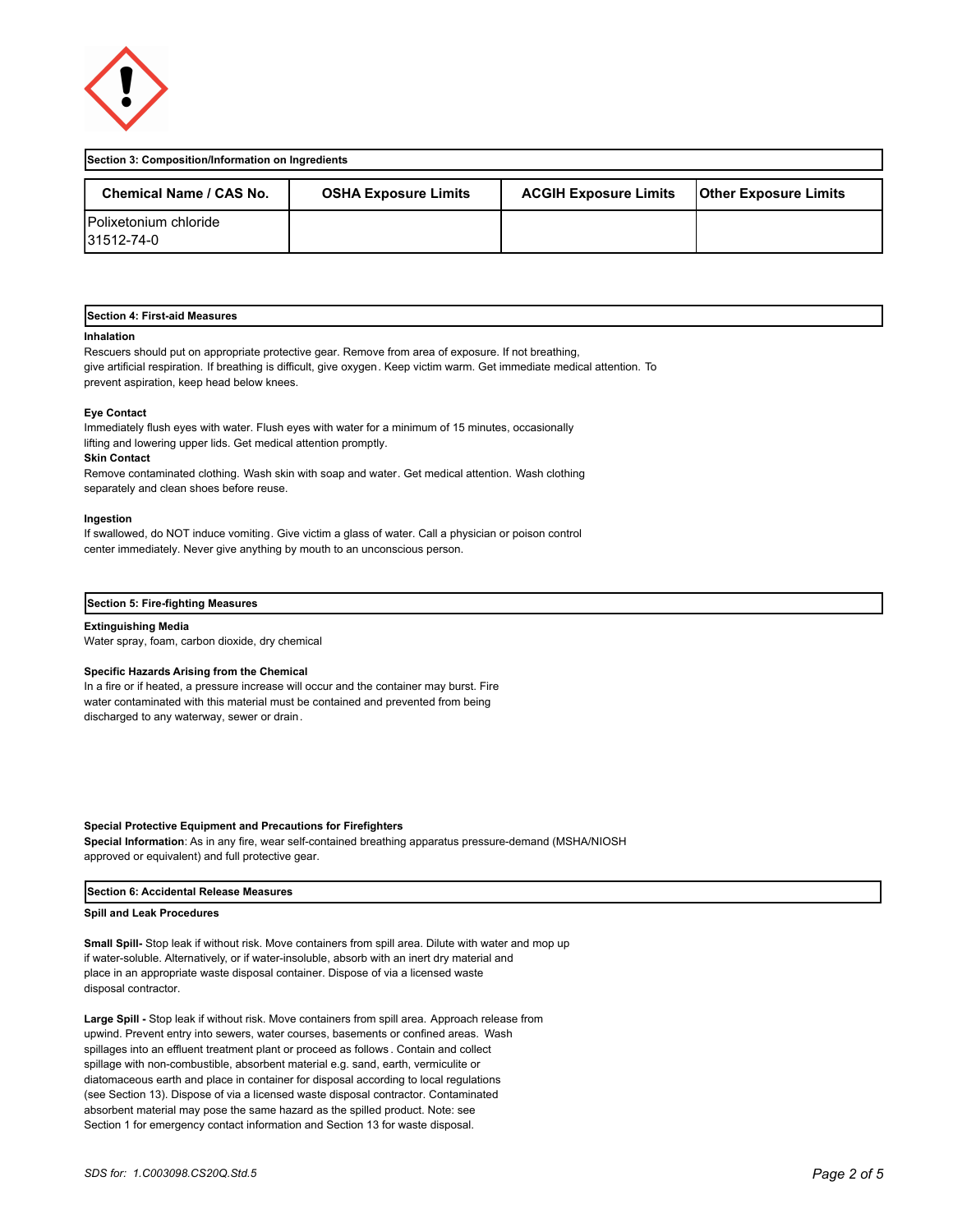# **Section 7: Handling and Storage**

# **Handling Procedures**

Put on appropriate personal protective equipment (see Section 8). Do not ingest. Avoid contact with eyes, skin and clothing. Avoid breathing vapor or mist. Avoid release to the environment. Use only with adequate ventilation. Wear appropriate respirator when ventilation is inadequate. Keep in the original container or an approved alternative made from a compatible material, kept tightly closed when not in use. Empty containers retain product residue and can be hazardous. Do not reuse container. **STORAGE:** Store in accordance with local regulations. Store in original container protected from direct sunlight in a dry, cool and well-ventilated area, away from incompatible materials (see Section 10) and food and drink. Keep container tightly closed and sealed until ready for use. Containers that have been opened must be carefully resealed and kept upright to prevent leakage. Do not store in unlabeled containers. Use appropriate containment to avoid environmental contamination.

| Section 8: Exposure Control/Personal Protection |                             |                              |                              |  |  |  |
|-------------------------------------------------|-----------------------------|------------------------------|------------------------------|--|--|--|
| <b>Chemical Name / CAS No.</b>                  | <b>OSHA Exposure Limits</b> | <b>ACGIH Exposure Limits</b> | <b>Other Exposure Limits</b> |  |  |  |
| Polixetonium chloride<br>31512-74-0             |                             |                              |                              |  |  |  |

**RESPIRATORY PROTECTION:** A respiratory protection program that meets OSHA 1910.134 and ANSI Z88.2 requirements must be followed whenever workplace conditions warrant the use of a respirator.

**SKIN PROTECTION:** Wear impervious protective gloves. Wear protective gear as needed - apron, suit, boots.

**EYE PROTECTION:** Wear safety glasses with side shields (or goggles) and a face shield.

**OTHER PROTECTIVE EQUIPMENT**: Facilities storing or utilizing this material should be equipped with an eyewash facility and a safety shower.

**HYGENIC PRACTICES:** Do not eat, drink, or smoke in areas where this material is used. Avoid breathing vapors. Remove contaminated clothing and wash before reuse. Wash thoroughly after handling. Wash hands before eating.

**Section 9: Physical and Chemical Properties**

| Appearance: Clear yellow to brown<br>liquid                | <b>Odor:</b> Mild odor                           |  |
|------------------------------------------------------------|--------------------------------------------------|--|
| Vapor Pressure: Unknown                                    | Odor threshold: Unknown                          |  |
| <b>Vapor Density: Unknown</b>                              | $pH: 6.0 - 8.0$                                  |  |
| <b>Density: Unknown</b>                                    | Melting point: $< 0^{\circ}$ C (32 $^{\circ}$ F) |  |
| <b>Freezing point: Unknown</b>                             | <b>Solubility:</b> Easily soluble in water       |  |
| <b>Boiling range:</b> $> 100^{\circ}$ C (212 $^{\circ}$ F) | <b>Flash point: Unknown</b>                      |  |
| <b>Evaporation rate: Unknown</b>                           | <b>Flammability: Unknown</b>                     |  |
| <b>Explosive Limits: Unknown</b>                           | <b>Specific Gravity 1.145</b>                    |  |
| <b>Autoignition temperature: Unknown</b>                   | Decomposition temperature: Unknown               |  |
| Viscosity: Unknown                                         | <b>Grams VOC less water: Unknown</b>             |  |
|                                                            |                                                  |  |

**Section 10: Stability and Reactivity** 

**Chemical Stability: STABLE**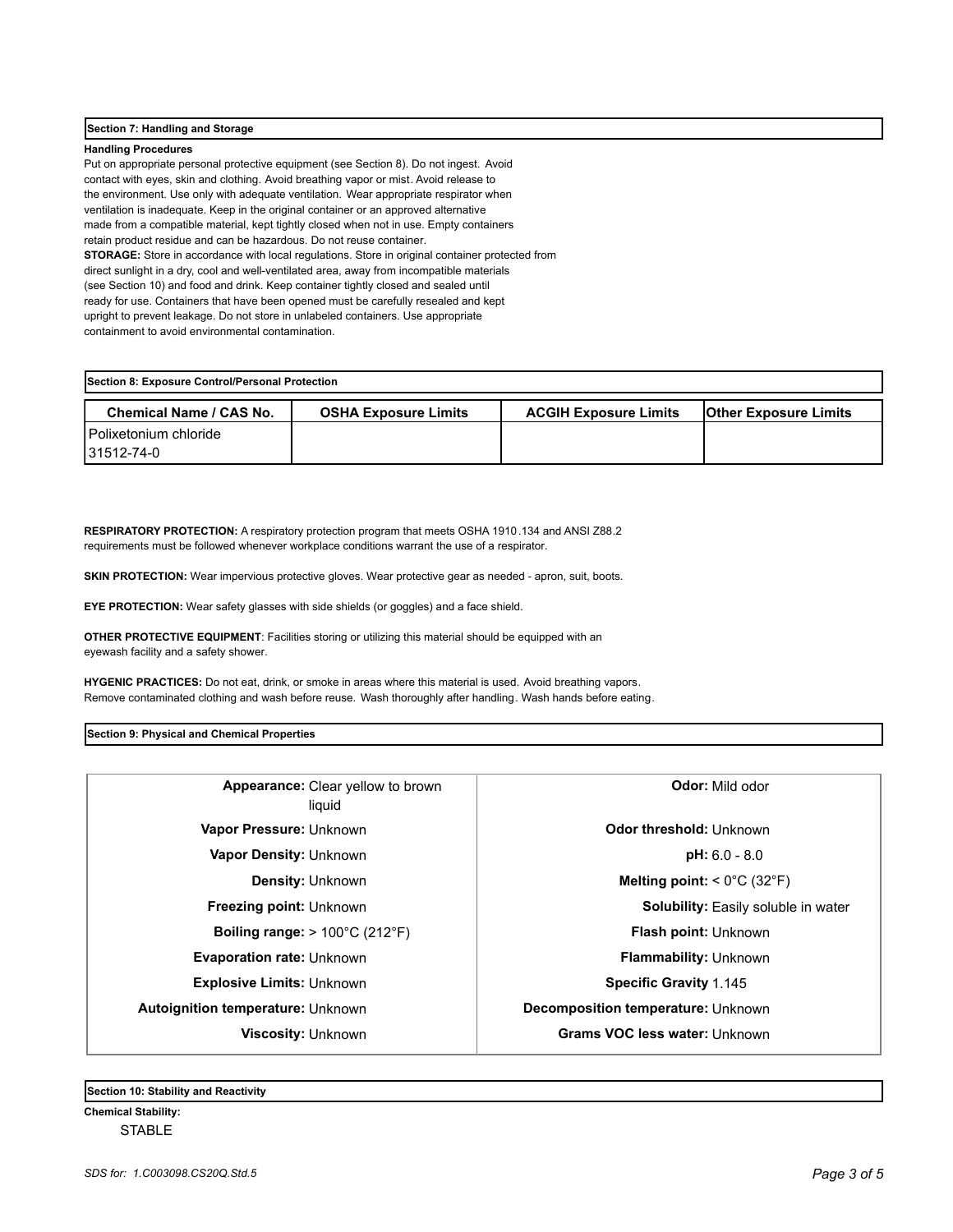**Incompatible Materials**  No specific data. **Conditions to Avoid** No specific data. **Hazardous Decomposition Products** Decomposition products may include the following materials: carbon dioxide carbon monoxide nitrogen oxides halogenated compounds

Under normal conditions of storage and use, hazardous decomposition products should not be produced.

# **Hazardous Polymerization**

Hazardous polymerization will not occur.

**Section 11: Toxicology Information**

# **Mixture Toxicity**

Oral Toxicity LD50: 3,083mg/kg Dermal Toxicity LD50: 3,333mg/kg Inhalation Toxicity LC50: 5mg/L

# **Component Toxicity**

31512-74-0 Polixetonium chloride Oral LD50: 1,850 mg/kg (Rat) Dermal LD50: 2,000 mg/kg (Rabbitt)

# **Routes of Entry:**

Inhalation Ingestion Skin contact Eye contact

# **Ingestion**

**Target Organs**

# **Effects of Overexposure**

**Emergency Overview** May cause mild eye irritation. **Health Effects** Slightly hazardous in case of eye or skin contact (irritant).

Description 6 Meight Meight Carcinogen Rating

**Section 12: Ecological Information**

# **Component Ecotoxicity**

### **Section 13: Disposal Considerations**

Dispose of in accordance with local, state and federal regulations.

### **Section 14: Transportation Information**

Water Treatment Compound Non-Regulated.

|  | Section 15: Regulatory Information |  |
|--|------------------------------------|--|
|--|------------------------------------|--|